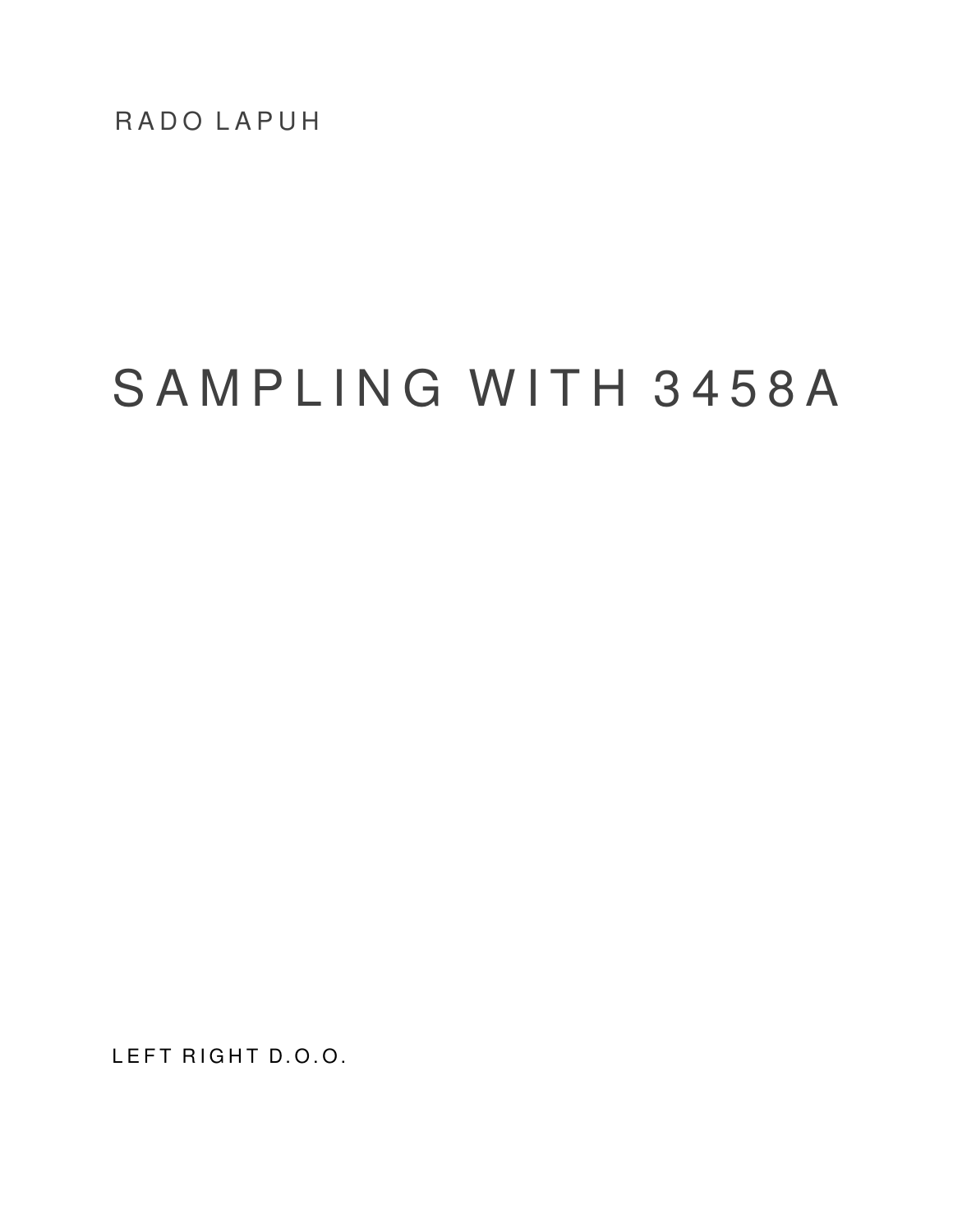Sampling with 3458A, Understanding, Programming, Sampling and Signal Processing / Rado Lapuh

Copyright © 2018 by Left Right d.o.o.

www.leftright.eu

All rights reserved. This publication is protected by copyright, and permission must be obtained from the publisher prior to any reproduction, storage in a retrieval system, or transmission in any form or by any means, electronic, mechanical, photocopying, recording, or likewise.

Cover design: Rado Lapuh Foreword: Beat Jeckelmann Technical proofreading: Martin Šíra Language proofreading: William Dawson Typesetting software: LATEX

1 st edition

First published in 2018 by Left Right d.o.o., Ljubljana, Slovenia

Printed in Slovenia.

ISBN - sample -

While all efforts were made to provide error free information in the appendices, in no event shall the author or the publisher or any other third party assume responsibility for errors or omissions. No liability is assumed for any financial, special, direct, indirect, or consequential damages or any damages whatsoever resulting from loss of use, data or profits, whether in an action of contract, negligence or other tortuous action, arising out of or in connection with the use or performance of information or programs published in this book.

The author and the publisher have no responsibility for the persistence or accuracy of URLs for external or third-party internet websites referred to in this publication, and does not guarantee that any content on such websites is, or will remain, accurate or appropriate.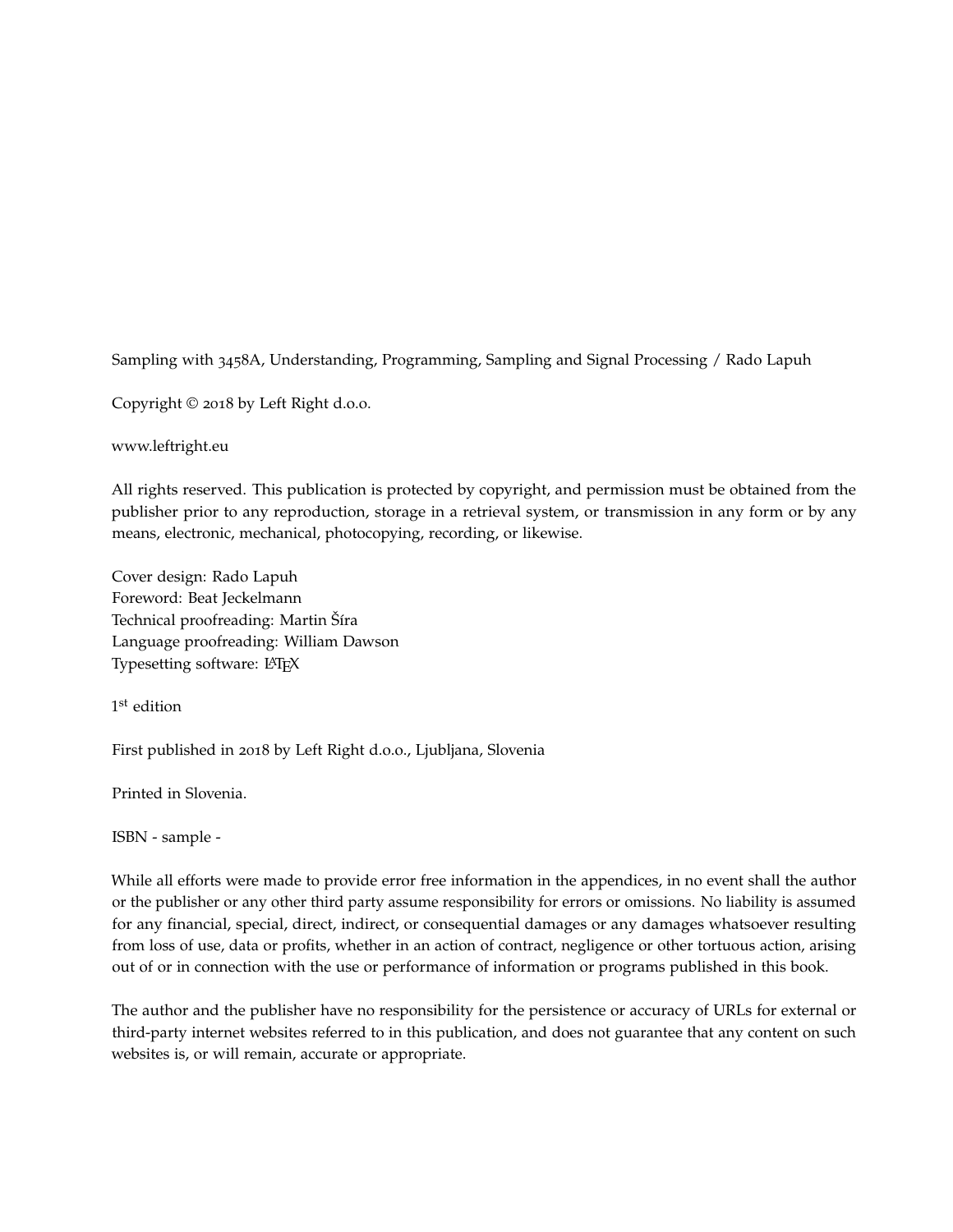*Dedicated to my wife and our two sons who missed me during the thinking, exploring, measuring and writing of this book.*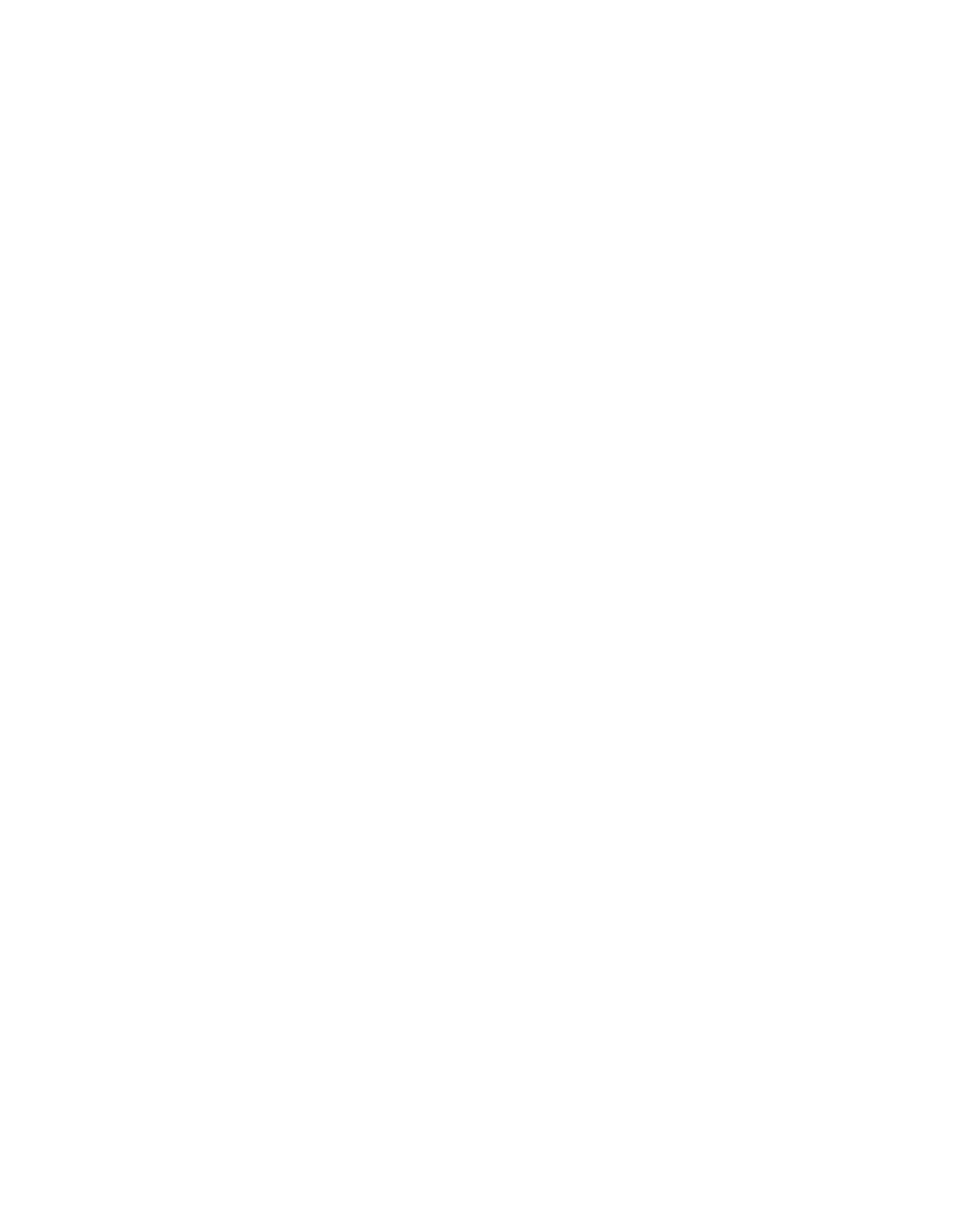## *Contents*

| Foreword |         |                                  |        |
|----------|---------|----------------------------------|--------|
|          | Preface |                                  | 13     |
|          |         | Introduction                     | 15     |
| 1        |         | Programming a 3458A for sampling | 17     |
|          | 1.1     |                                  | 18     |
|          | 1.2     |                                  | 20     |
|          |         | 1.2.1                            | 20     |
|          |         | 1.2.2                            | 21     |
|          | 1.3     |                                  | 22     |
|          |         | 1.3.1                            | 22     |
|          |         | 1.3.2                            | 23     |
|          | 1.4     |                                  | 24     |
|          |         | 1.4.1                            | 25     |
|          |         | 1.4.2                            | 26     |
|          |         | 1.4.3                            | $28\,$ |
|          |         | 1.4.4                            | 28     |
|          |         | 1.4.5                            | 29     |
|          |         | 1.4.6                            | 31     |
|          | 1.5     |                                  | 32     |
|          |         | 1.5.1                            | 32     |
|          |         | 1.5.2                            | 33     |
|          | 1.6     |                                  | 34     |
|          |         | 1.6.1                            | 34     |
|          |         | 1.6.2                            | 35     |
|          |         | 1.6.3                            | 35     |
|          | 1.7     |                                  | 35     |
|          |         | 1.7.1                            | 36     |
|          |         | 1.7.2                            | 37     |
|          |         | 1.7.3                            | 37     |
|          | 1.8     |                                  | 37     |
|          | 1.9     |                                  | 38     |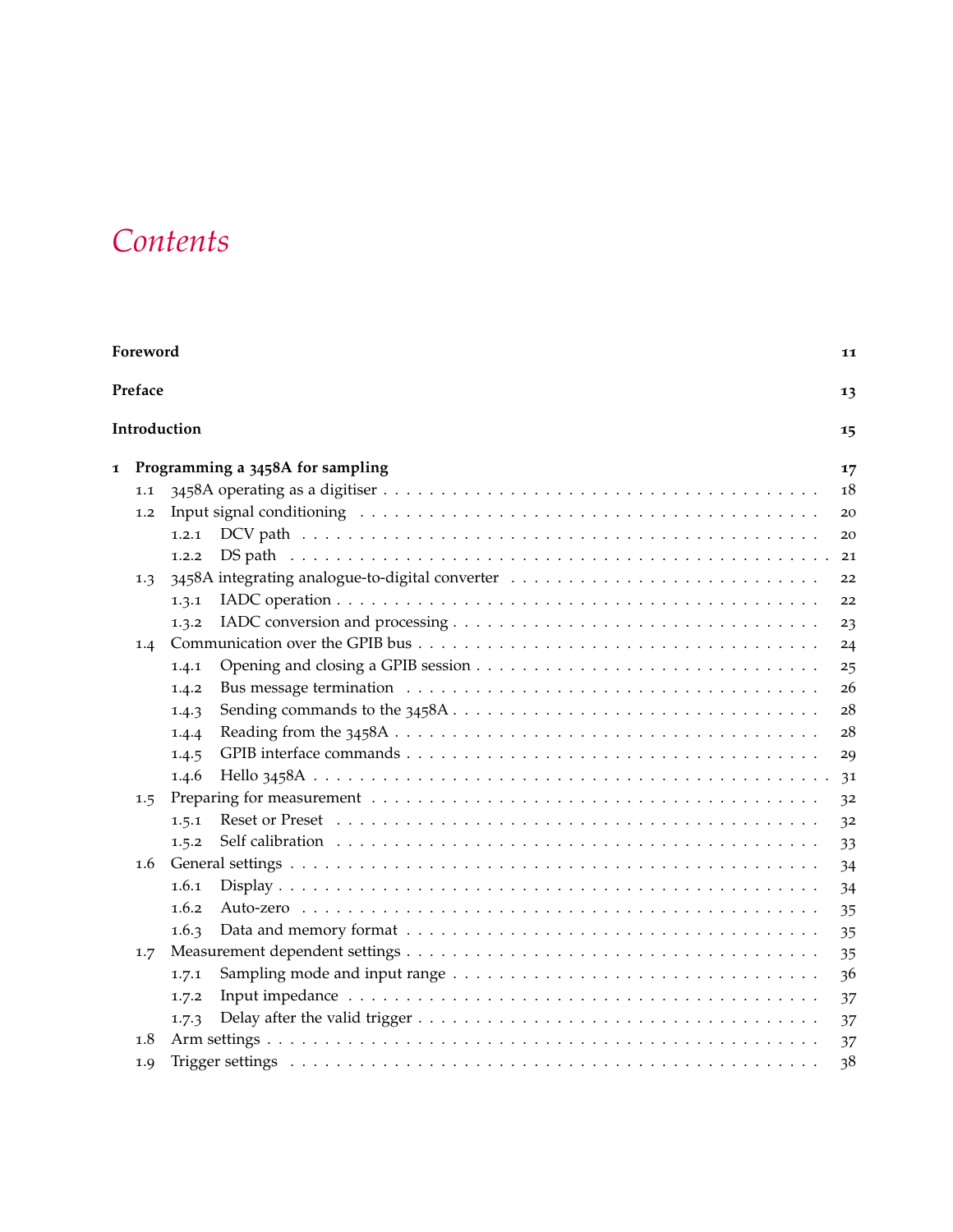|   |     | 1.9.1                                                                                                                                                                                                                          | 38             |
|---|-----|--------------------------------------------------------------------------------------------------------------------------------------------------------------------------------------------------------------------------------|----------------|
|   |     | 1.9.2                                                                                                                                                                                                                          | 39             |
|   |     | Trigger signal slope (and all contained all contained all contained all contained all contained all contained a<br>1.9.3                                                                                                       | 39             |
|   |     | 1.9.4                                                                                                                                                                                                                          | 39             |
|   |     | 1.9.5                                                                                                                                                                                                                          | 40             |
|   |     |                                                                                                                                                                                                                                | 40             |
|   |     |                                                                                                                                                                                                                                | 40             |
|   |     |                                                                                                                                                                                                                                | 40             |
|   |     | 1.10.3 The effective sampling time and the number of samples for SS mode                                                                                                                                                       | 41             |
|   |     |                                                                                                                                                                                                                                | 4 <sup>2</sup> |
|   |     |                                                                                                                                                                                                                                | 44             |
|   |     |                                                                                                                                                                                                                                | 45             |
|   |     |                                                                                                                                                                                                                                | 47             |
|   |     | 1.11.3 Applicable event combinations for SS mode                                                                                                                                                                               | 49             |
|   |     | 1.12 Transferring data to a computer enterpretation of the contract of the contract of the contract of the contract of the contract of the contract of the contract of the contract of the contract of the contract of the con | 49             |
|   |     |                                                                                                                                                                                                                                | 49             |
|   |     |                                                                                                                                                                                                                                |                |
|   |     |                                                                                                                                                                                                                                | 51             |
|   |     |                                                                                                                                                                                                                                | 53             |
|   |     |                                                                                                                                                                                                                                | 53             |
|   |     |                                                                                                                                                                                                                                | 54             |
|   |     |                                                                                                                                                                                                                                | 55             |
|   |     |                                                                                                                                                                                                                                | 55             |
|   |     |                                                                                                                                                                                                                                | 59             |
|   |     |                                                                                                                                                                                                                                | 63             |
|   |     |                                                                                                                                                                                                                                | 65             |
|   |     |                                                                                                                                                                                                                                | 69             |
|   |     |                                                                                                                                                                                                                                | 71             |
|   |     |                                                                                                                                                                                                                                | 71             |
|   |     |                                                                                                                                                                                                                                |                |
|   |     |                                                                                                                                                                                                                                | 77<br>80       |
|   |     |                                                                                                                                                                                                                                |                |
| 2 |     | 3458A sampling performance                                                                                                                                                                                                     | 85             |
|   | 2.1 |                                                                                                                                                                                                                                | 86             |
|   |     | 2.1.1                                                                                                                                                                                                                          | 86             |
|   |     | 2.1.2                                                                                                                                                                                                                          | 86             |
|   | 2.2 |                                                                                                                                                                                                                                | 87             |
|   | 2.3 |                                                                                                                                                                                                                                | 88             |
|   |     | 2.3.1                                                                                                                                                                                                                          | 89             |
|   | 2.4 |                                                                                                                                                                                                                                | 90             |
|   |     | 2.4.1                                                                                                                                                                                                                          | 91             |
|   |     | 2.4.2                                                                                                                                                                                                                          | 91             |
|   | 2.5 |                                                                                                                                                                                                                                | 92             |
|   | 2.6 |                                                                                                                                                                                                                                | -93            |
|   |     |                                                                                                                                                                                                                                |                |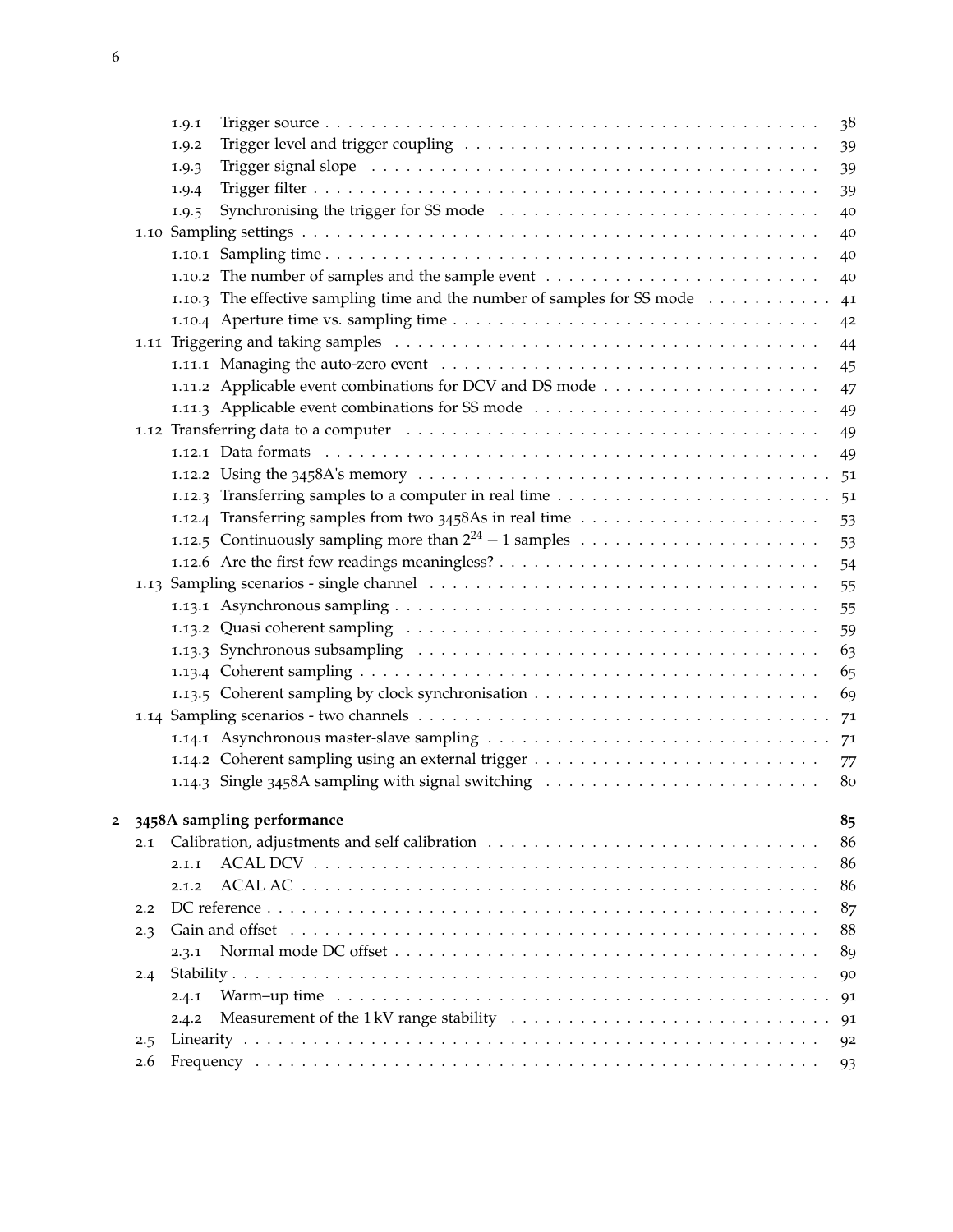|   | 2.7 | 94                                                                              |
|---|-----|---------------------------------------------------------------------------------|
|   |     | 96<br>2.7.1                                                                     |
|   |     | 98<br>2.7.2                                                                     |
|   | 2.8 | 98                                                                              |
|   | 2.9 | 100                                                                             |
|   |     | Measurement of the single pole model low pass cut-off frequency<br>2.9.1<br>102 |
|   |     | 104                                                                             |
|   |     | 105                                                                             |
|   |     | 108                                                                             |
|   |     | 108                                                                             |
|   |     | 109                                                                             |
|   |     | 110                                                                             |
|   |     |                                                                                 |
|   |     | 112                                                                             |
|   |     | 112                                                                             |
|   |     | 114                                                                             |
|   |     | 115                                                                             |
|   |     | 116                                                                             |
|   |     | 116                                                                             |
|   |     | 118                                                                             |
|   |     | 120                                                                             |
|   |     |                                                                                 |
|   |     | 123                                                                             |
|   |     | 123                                                                             |
|   |     | 124                                                                             |
|   |     | 124                                                                             |
|   |     | 125                                                                             |
|   |     | 126                                                                             |
|   |     | 128                                                                             |
|   |     | 129                                                                             |
|   |     | 130                                                                             |
|   |     |                                                                                 |
|   |     |                                                                                 |
|   |     | 134                                                                             |
|   |     | 134                                                                             |
|   |     | 136                                                                             |
|   |     | 136                                                                             |
|   |     | 138                                                                             |
| 3 |     | Practical examples from NMI laboratories<br>139                                 |
|   | 3.1 | 140                                                                             |
|   |     | 3.1.1<br>140                                                                    |
|   |     | 3.1.2                                                                           |
|   |     | 3.1.3<br>142                                                                    |
|   |     |                                                                                 |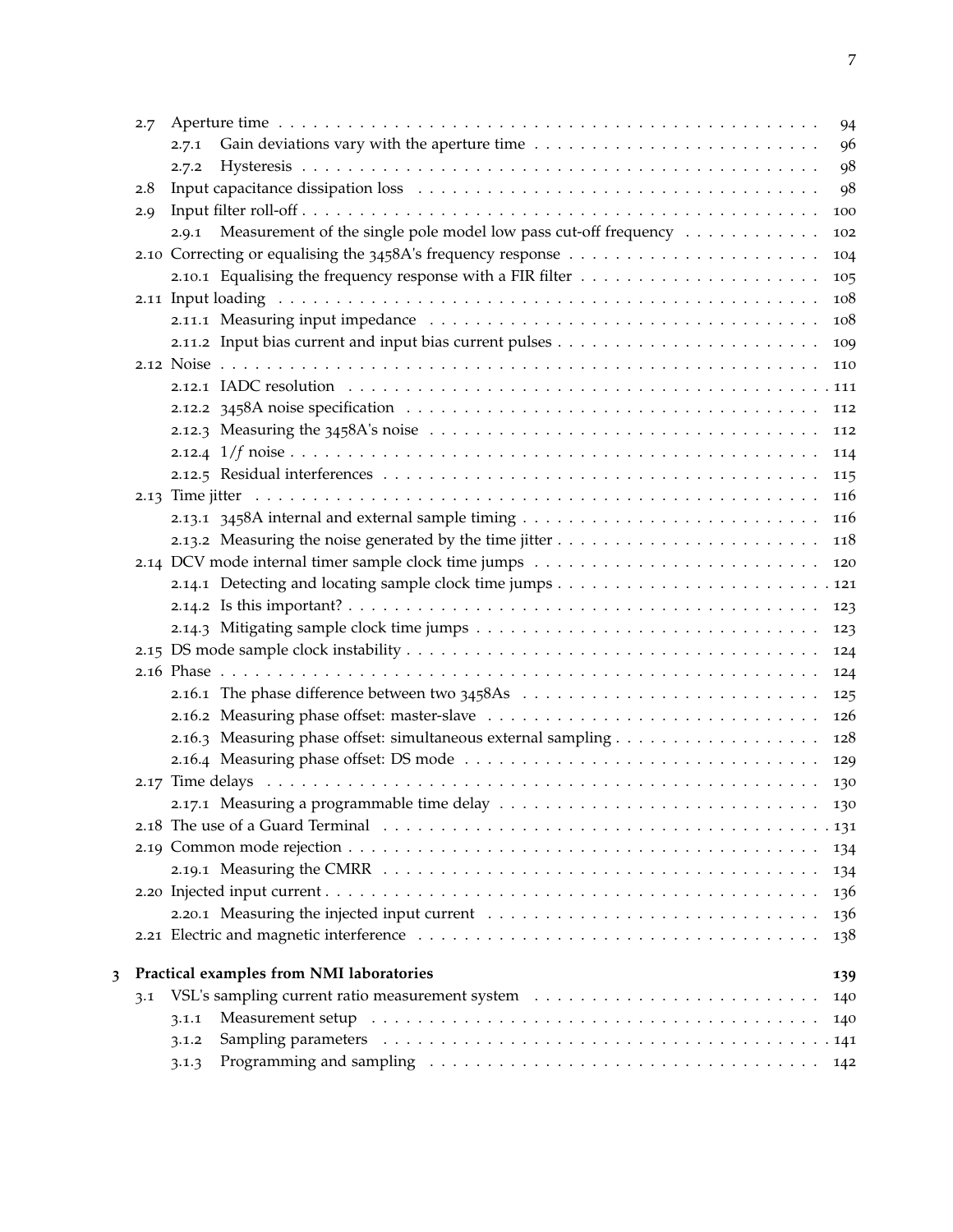|   |     | 3.1.4                                                                                                                                                                                                                                   |     |
|---|-----|-----------------------------------------------------------------------------------------------------------------------------------------------------------------------------------------------------------------------------------------|-----|
|   |     | 3.1.5                                                                                                                                                                                                                                   |     |
|   | 3.2 |                                                                                                                                                                                                                                         | 147 |
|   |     | Measurement setup <i>and a contract of the contract of the contract of the contract of the contract of the contract</i><br>3.2.1                                                                                                        | 147 |
|   |     | 3.2.2                                                                                                                                                                                                                                   | 150 |
|   |     | Programming and sampling resources in the contract of the contract of the programming and sampling resources in the contract of the contract of the contract of the contract of the contract of the contract of the contract o<br>3.2.3 |     |
|   |     | 3.2.4                                                                                                                                                                                                                                   | 152 |
|   |     | 3.2.5                                                                                                                                                                                                                                   | 152 |
|   | 3.3 |                                                                                                                                                                                                                                         | 156 |
|   |     | Measurement setup <i>and a contract of the contract of the contract of the contract of the contract of the contract</i><br>3.3.1                                                                                                        | 157 |
|   |     | 3.3.2                                                                                                                                                                                                                                   | 158 |
|   |     | 3.3.3                                                                                                                                                                                                                                   | 160 |
|   |     | 3.3.4                                                                                                                                                                                                                                   |     |
|   |     | 3.3.5                                                                                                                                                                                                                                   | 162 |
|   | 3.4 |                                                                                                                                                                                                                                         | 165 |
|   |     | 3.4.1                                                                                                                                                                                                                                   | 165 |
|   |     | 3.4.2                                                                                                                                                                                                                                   | 166 |
|   |     | Programming and sampling (and solution of the state of the state of the state of the state of the state of the state of the state of the state of the state of the state of the state of the state of the state of the state o<br>3.4.3 | 168 |
|   |     | 3.4.4                                                                                                                                                                                                                                   | 169 |
|   |     | 3.4.5                                                                                                                                                                                                                                   | 174 |
| 4 |     | Sampling theory simplified                                                                                                                                                                                                              | 177 |
|   | 4.1 |                                                                                                                                                                                                                                         | 178 |
|   | 4.2 |                                                                                                                                                                                                                                         | 178 |
|   | 4.3 |                                                                                                                                                                                                                                         | 179 |
|   | 4.4 |                                                                                                                                                                                                                                         | 180 |
|   | 4.5 |                                                                                                                                                                                                                                         |     |
|   | 4.6 |                                                                                                                                                                                                                                         | 182 |
|   |     | 4.6.1                                                                                                                                                                                                                                   | 183 |
|   | 4.7 | Synchronous or asynchronous, coherent or noncoherent sampling                                                                                                                                                                           | 185 |
|   |     | 4.7.1                                                                                                                                                                                                                                   | 185 |
|   |     | 4.7.2                                                                                                                                                                                                                                   |     |
|   |     | 4.7.3                                                                                                                                                                                                                                   | 186 |
|   |     | 4.7.4                                                                                                                                                                                                                                   | 186 |
|   |     | 4.7.5                                                                                                                                                                                                                                   | 186 |
|   | 4.8 |                                                                                                                                                                                                                                         | 187 |
|   |     | 4.8.1                                                                                                                                                                                                                                   | 187 |
|   |     | 4.8.2                                                                                                                                                                                                                                   | 190 |
|   |     | 4.8.3                                                                                                                                                                                                                                   | 190 |
|   |     | 4.8.4                                                                                                                                                                                                                                   | 193 |
|   |     | 4.8.5                                                                                                                                                                                                                                   |     |
|   |     |                                                                                                                                                                                                                                         | 195 |
|   | 4.9 |                                                                                                                                                                                                                                         | 197 |
|   |     | 4.9.1                                                                                                                                                                                                                                   | 198 |
|   |     | 4.9.2                                                                                                                                                                                                                                   | 198 |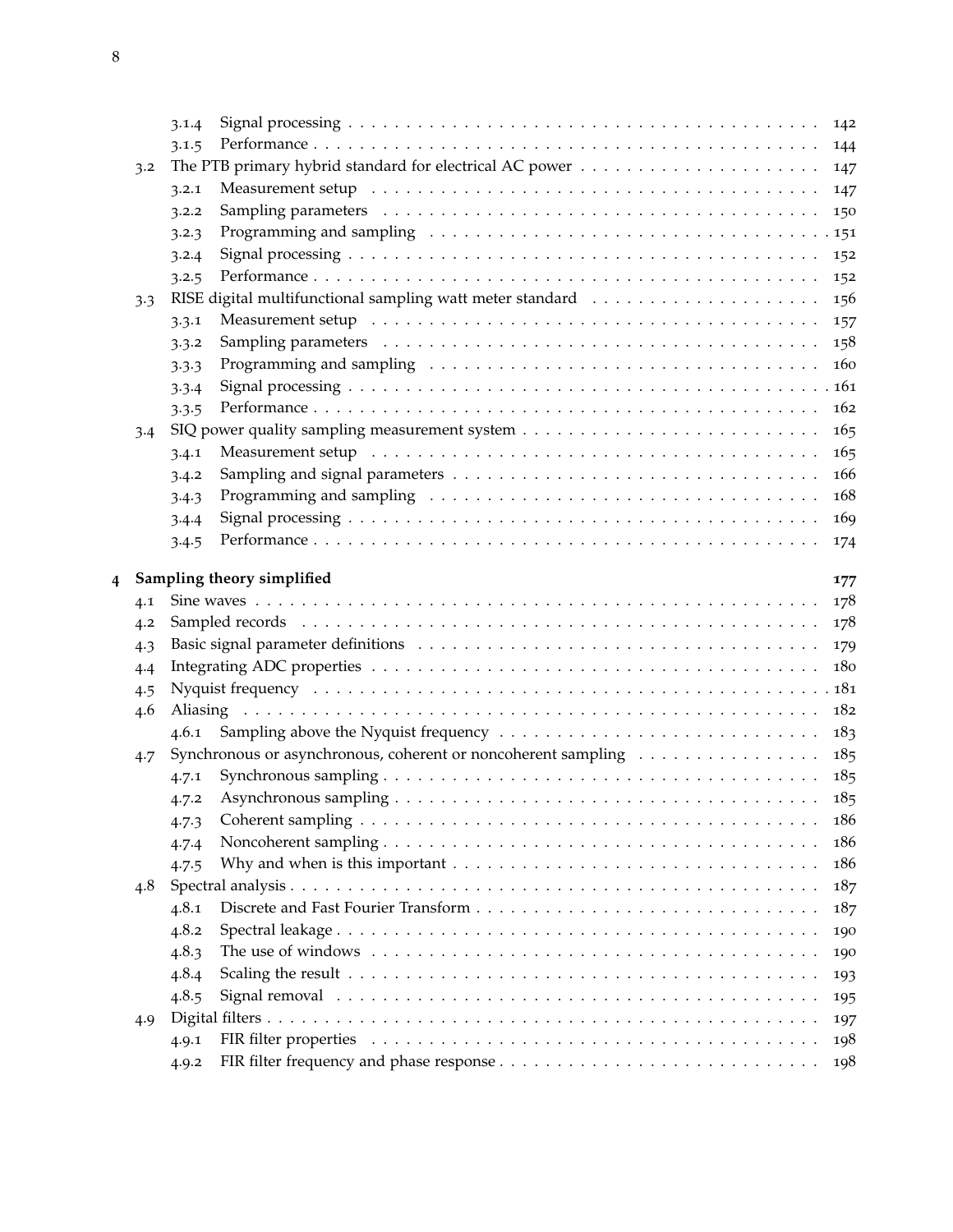|            | 4.9.3                                                                |     |
|------------|----------------------------------------------------------------------|-----|
|            | 4.9.4                                                                |     |
|            | 4.9.5                                                                |     |
|            | 4.9.6                                                                |     |
|            | 4.9.7                                                                | 203 |
|            |                                                                      | 203 |
|            |                                                                      | 204 |
|            |                                                                      | 204 |
|            |                                                                      | 206 |
|            |                                                                      | 206 |
|            |                                                                      | 207 |
|            |                                                                      | 208 |
|            |                                                                      | 208 |
|            |                                                                      | 209 |
|            |                                                                      | 209 |
|            |                                                                      | 209 |
|            |                                                                      |     |
|            |                                                                      |     |
|            |                                                                      |     |
|            |                                                                      |     |
|            |                                                                      |     |
|            |                                                                      | 214 |
|            |                                                                      | 215 |
|            |                                                                      | 216 |
|            |                                                                      | 216 |
|            |                                                                      | 217 |
|            |                                                                      | 218 |
|            |                                                                      | 220 |
|            |                                                                      | 222 |
|            |                                                                      | 223 |
|            |                                                                      |     |
|            |                                                                      | 225 |
|            |                                                                      |     |
| Appendices |                                                                      | 227 |
| A<br>B     |                                                                      | 228 |
| C          |                                                                      | 229 |
| D          |                                                                      |     |
| Ε          |                                                                      | 232 |
| F          | Derivation of second order sinc equalisation FIR filter coefficients | 234 |
| G          |                                                                      | 236 |
| Η          |                                                                      | 240 |
| Ι          |                                                                      | 242 |
|            |                                                                      | 244 |
| J          |                                                                      | 246 |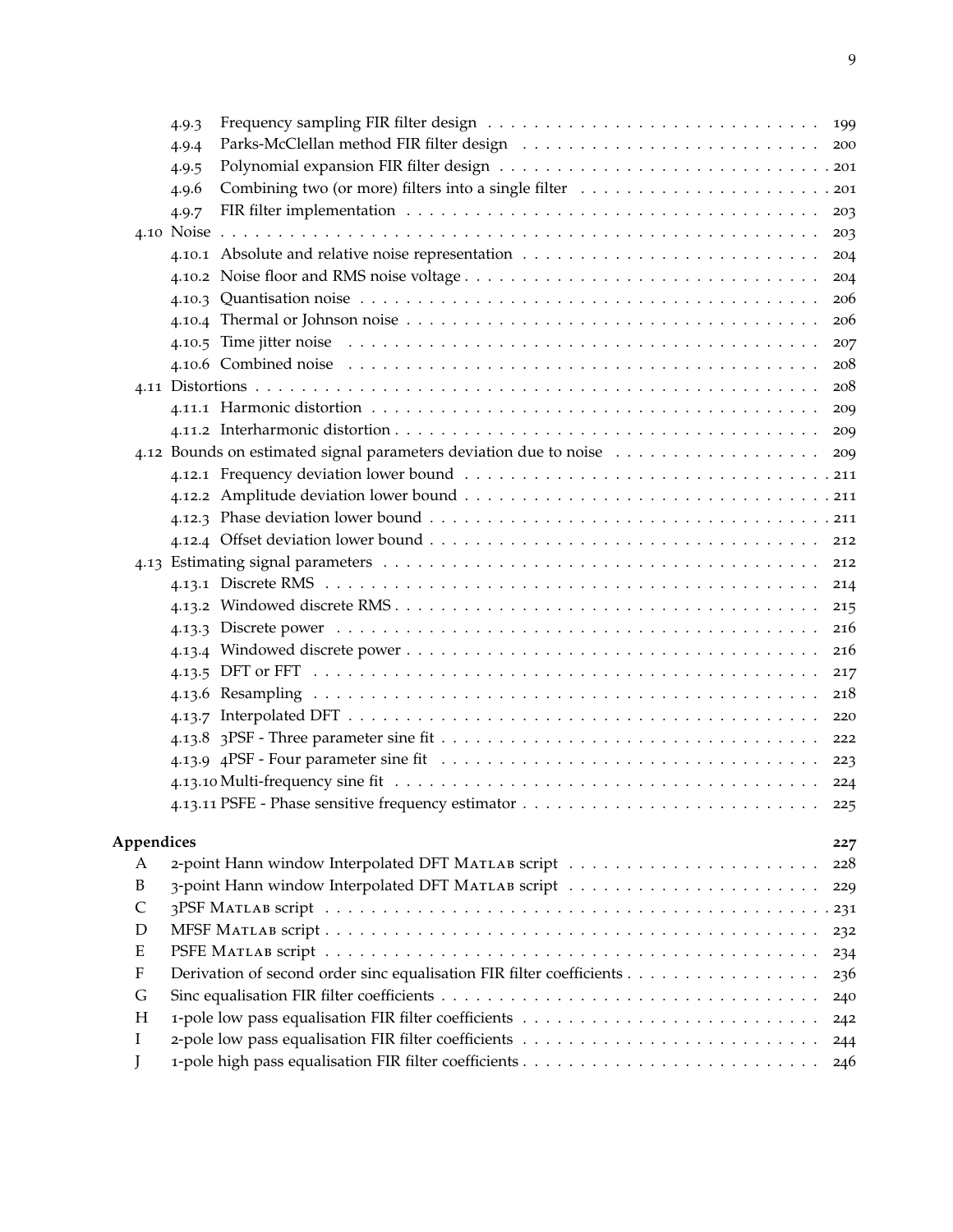| K<br>L                       |     |
|------------------------------|-----|
| <b>List of Figures</b>       | 251 |
| <b>List of Tables</b><br>257 |     |
| <b>List of Listings</b>      |     |
| Acronyms                     |     |
| Symbols                      |     |
| <b>Bibliography</b>          | 267 |
| Alphabetical Index           | 275 |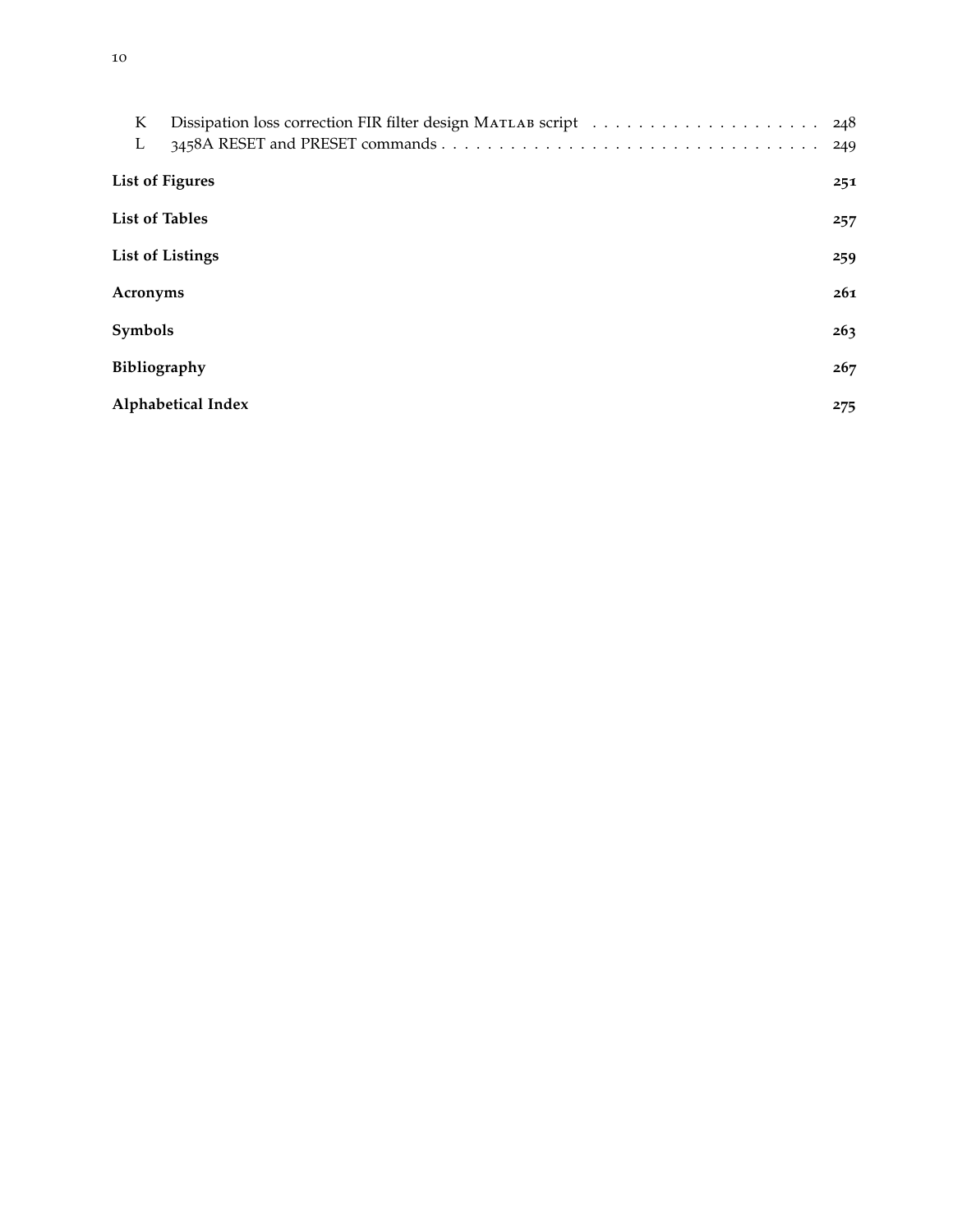#### *Foreword*

Measurements with ever increasing accuracy and precision are the basis of science. They underpin the development of new and improved products and processes, global trade and the implementation of regulations. The International System of Units, the SI, ensures the worldwide comparability of measurement results and the National Metrology Institutes (NMI), working together under the roof of the Metre Convention, realise and disseminate the SI units with the accuracy required by science, economy and society. The concept of traceability to national standards and thus to the SI units guarantees that any end user can count on the reliability of measurement results if they are reported by a competent laboratory that is linked into the system.

One of the tasks of a NMI is to calibrate or to certify the measuring instruments that are available on the market. It is obvious that the tools and methods applied in this process cannot be the same as the ones that need to be tested. In addition to realising the appropriate SI units, metrologists need to develop scaling techniques and to take special care to characterise and validate all of the system components which may have an influence on the measurement result. Therefore, the accuracy level has to exceed that of the device under test.

In the field of electrical measurements, metrologists use quantum effects as reference standards. In this way, the unit of resistance, the ohm, and the unit of voltage, the volt, are linked to fundamental constants through the quantum Hall effect and the Josephson effect respectively. All of the other SI units that are needed in electrical measurements can be constructed from these two units using appropriate bridge techniques. The quantum standards are still difficult and costly to operate and maintain and are, thus, not accessible to most calibration laboratories. Good transfer instruments with good stability and linearity are needed for daily laboratory work. In the field of DC and low frequency electrical measurements, commercially available digital multimeters and calibrators are used for this purpose.

One of these high end multimeters, the 3458A, first introduced by Hewlett Packard in 1988, is the subject of this book. This instrument stands out from other multimeters due to its features, such as its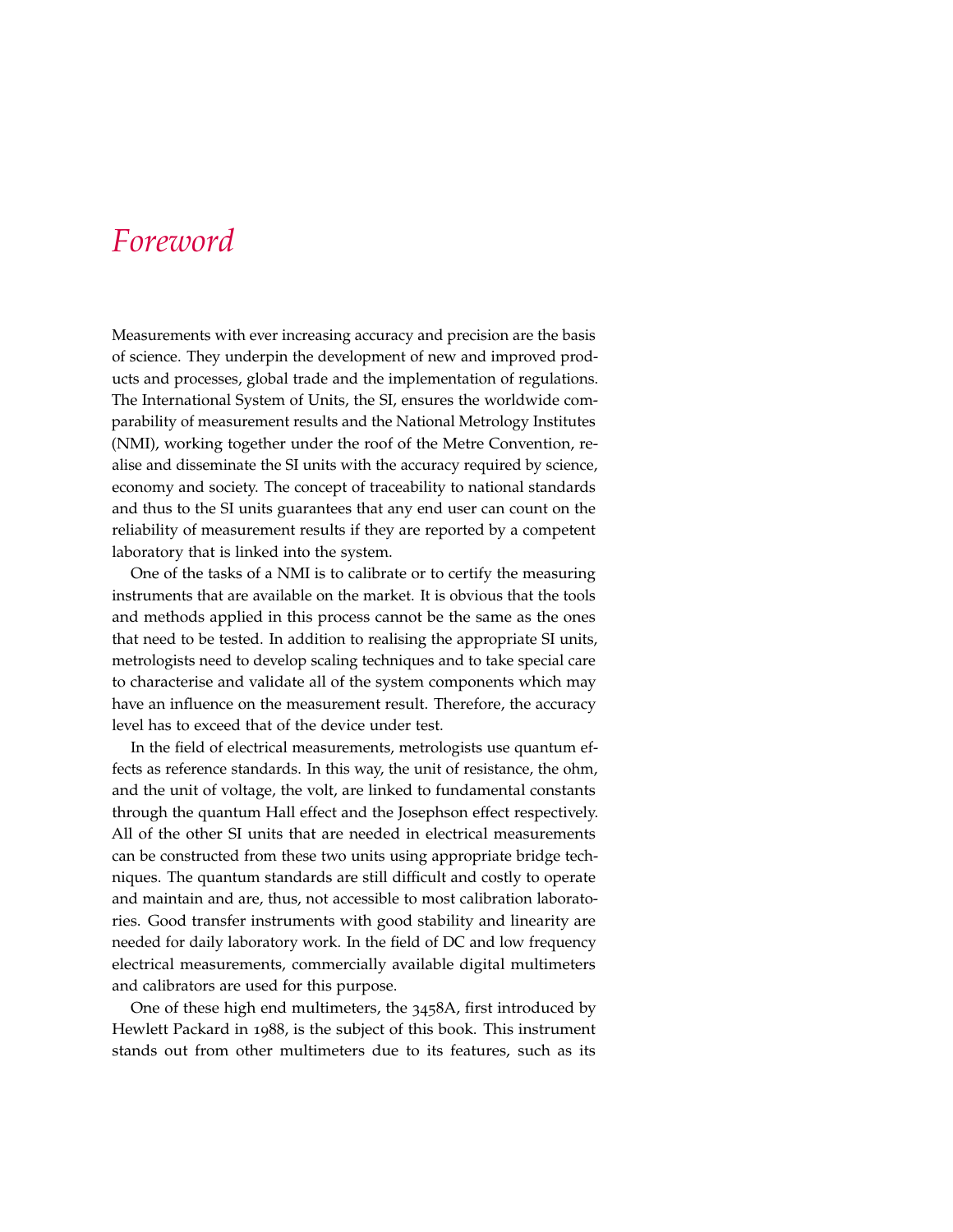self-calibration capability, the linearity of its ADC and its high speed sampling modes. Three decades after its introduction, the 3458A is still unrivalled in some of its characteristics.

In electrical measurements, sampling methods are superseding more and more of the traditional analogue bridge techniques. This book explains and describes the sampling capabilities of the 3458A multimeter and it gives many examples of its applications. The author, with his many years of experience in the field of electrical metrology, is very well qualified for this undertaking.

As someone who has used the 3458A multimeter for many years as a working tool, it gives me great pleasure to see it described in such detail in this book. I wish it a broad readership.

Beat Jeckelmann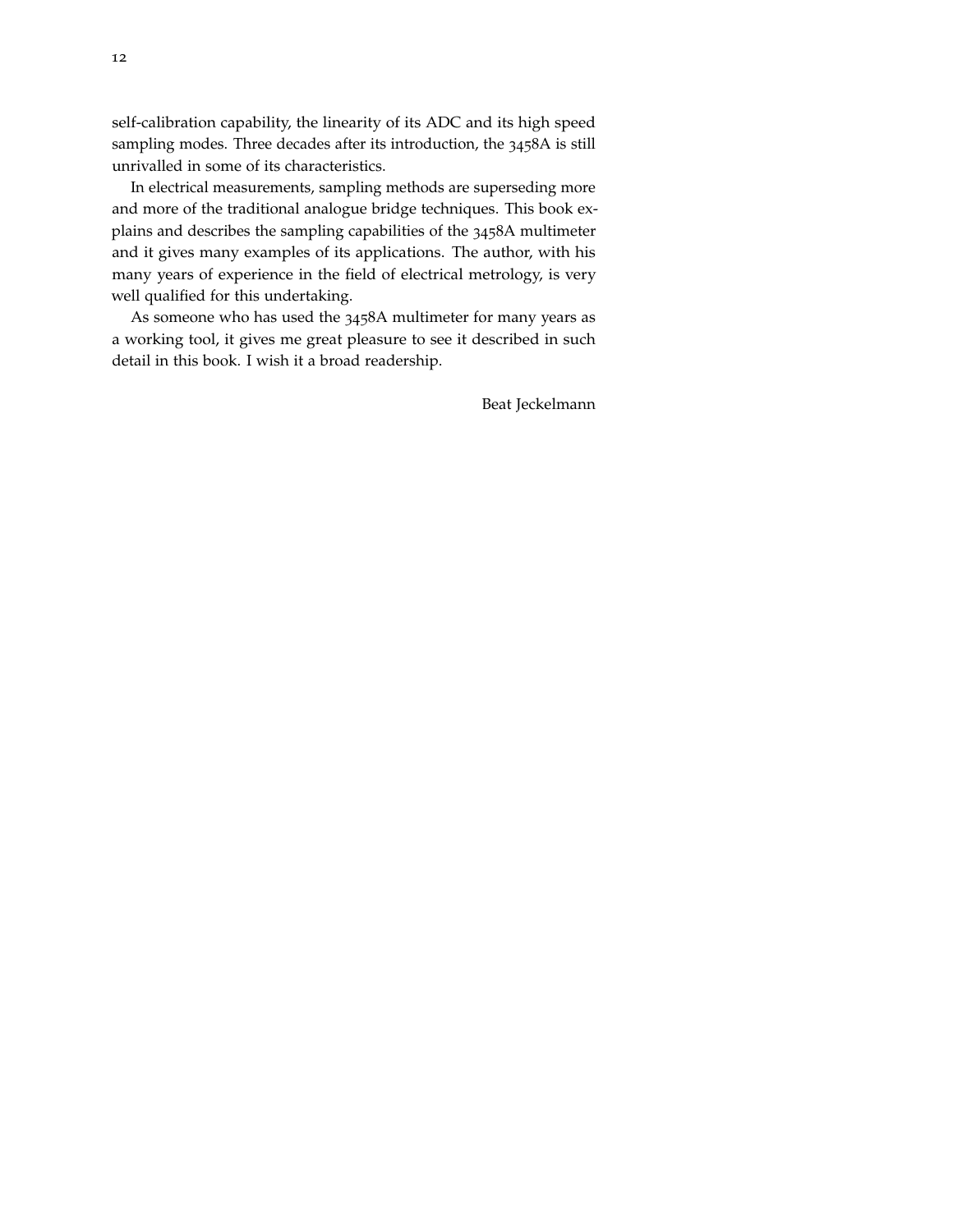### *Preface*

In late 2010, the EURAMET (The European Association of National Metrology Institutes) Technical Subcommittee for Power and Energy discussed the use of an Agilent 3458A type digital multimeter in calibration laboratories across Europe. While a lot of research, publications and actual measurement set-ups have already been performed worldwide using 3458A sampling capability, including, but not limited to, highly accurate low frequency power measurement, this knowledge and experience was found to be rather segmented and not easily accessible to all calibration laboratories. A EURAMET project Nr. 1168 was initiated to collect all available information in a single and structured guide, which would provide calibration laboratories with all of the information necessary to set-up and use the sampling feature of the 3458A multimeter at its best. If necessary, further research would be conducted to complement available knowledge.

It just so happened that, at that time, the members of the Technical Subcommittee were not able to dedicate their resources to this project. Nevertheless, as the project's output was still of considerable interest, the project coordinator proposed to conduct the work as a personal project without fixed deadlines. That was accepted by the Technical Subcommittee and the author headed for a long trip on an unexpected journey.

After several years of collecting materials, studying 3458A capabilities, programming, measuring, analysing, writing and drawing, the initial goal is hopefully accomplished.

WITH GRATITUDE. All of this would not have been possible without the understanding and help of many colleagues, among whom I need to thank Matjaž Lindič<sup>1</sup> for allowing me to use the SIQ set of four 3458A <sup>1</sup> Slovenski institut za kakovost in multimeters when they were not in use and their licensed MATLAB meroslovje (SIQ) numerical computing environment, Boštjan Voljč<sup>1</sup>, Miha Kokalj<sup>1</sup>, Marko Berginc<sup>1</sup>, and Borut Pinter<sup>1</sup>, for their tireless preparation of remote measurement setups, Gerd Vandersteen<sup>2</sup> for allowing me to publish their multi frequency sine fit MATLAB algorithm, Waldemar G. K. Ihlenfeld<sup>3</sup> for remarks on the intermediate book draft, Andreas Christensen<sup>4</sup> for

<sup>2</sup> Vrije Universiteit Brussel / ELEC 3 Instituto Nacional de Metrologia, Qualidade e Tecnologia (Inmetro)

<sup>4</sup> Trescal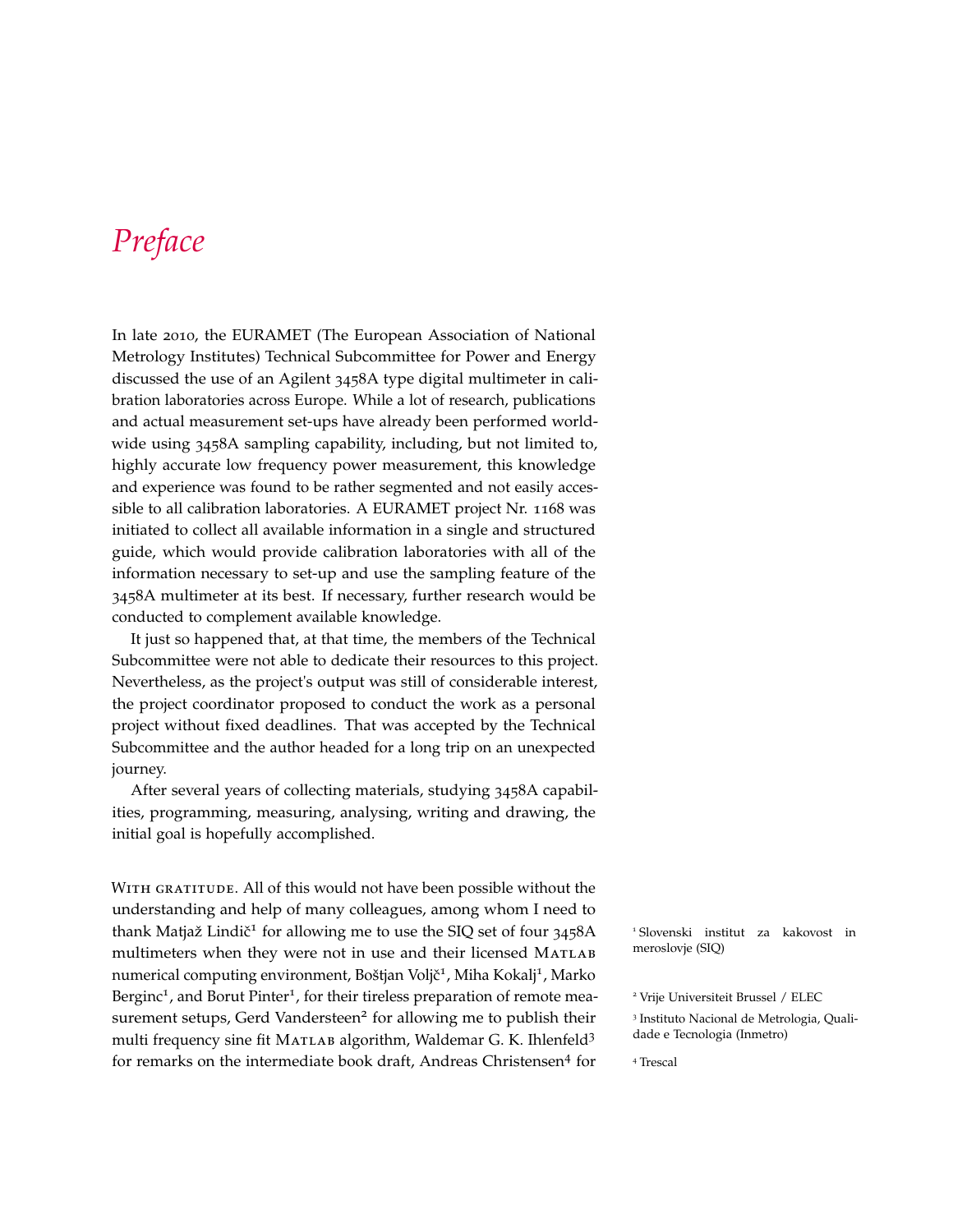discussions on 3458A programming, Franz Josef Ahlers<sup>5</sup> for supporting and Jan Kučera<sup>6</sup> for providing information on the 3458A's internal (PTB) timer sample clock time jumps, Oliver Kieler<sup>5</sup> and Ralf Behr<sup>5</sup> for providing their Josephson Arbitrary Waveform Synthesiser on which a comprehensive measurement campaign was performed, Richard L. Steiner<sup>7</sup> for sharing his experience on sampling timing related issues, <sup>7</sup>National Institute of Standards and Gert Rietveld<sup>8</sup> for providing insight into ratio measurement capabili-<br> ties, Murray Early<sup>9</sup> for guarding and grounding discussions, among  $^{8}$  Ned (VSL) many other insider tips, Hüseyin Çaycı<sup>10</sup> for providing information on reading multiple instruments simultaneously by one computer, and Rok Lapuh<sup>11</sup> for solving polynomial expansion FIR filter equations and book design discussions. The state of the state of the state of the state of the state of the state of the state of the state of the state of the state of the state of the state of the state of the state of the state of th

A special thank you also goes to Helko van den Brom<sup>8</sup>, Enriko Mohns<sup>5</sup> and Stefan Svensson<sup>12</sup> for providing all of the information <sup>12</sup> Research Institutes of Sweden (RISE) on their measurement setup examples, utilising 3458A, and for their fruitful discussions covering various practical aspects of its use.

Huge input was provided during the technical proofreading by Martin Šíra<sup>6</sup>, who found many errors and omissions, and made improvements to my draft. His humour made the otherwise painstaking correction process creative and fun. This book would not be the same without his valuable comments. I owe him a Maß of Pilsener.

Hard work was also done during the flawless proofreading performed by William Dawson<sup>13</sup>, as my English did not make this a trivial <sup>13</sup> National Physical Laboratory (NPL) task.

A NOTE ON THE TOOLS. The material was composed in LATEX, using an Overleaf collaborative writing and publishing system<sup>14</sup>. A Tufte-Style  $14$  <www.overleaf.com> book template was used for the design of the book. The text is set in Palatino and Helvetica typefaces. PGFPLOTS package, designed by Christian Feuersänger, was used to prepare all plots and TikZ package, originally designed by Till Tantau, was used to prepare other drawings. Graphic for Mac was used to create remaining vector GUIs and illustrations.

*Ljubljana* R.L. July 2018

<sup>5</sup> Physikalisch-Technische Bundesanstalt

 $6$  Český metrologický institut (ČMI)

<sup>8</sup> Nederlands Metrologisch Instituut

<sup>9</sup> Measurement Standards Laboratory of New Zealand (MSL)

<sup>10</sup> TÜBİTAK Ulusal Metroloji Enstitüsü (UME)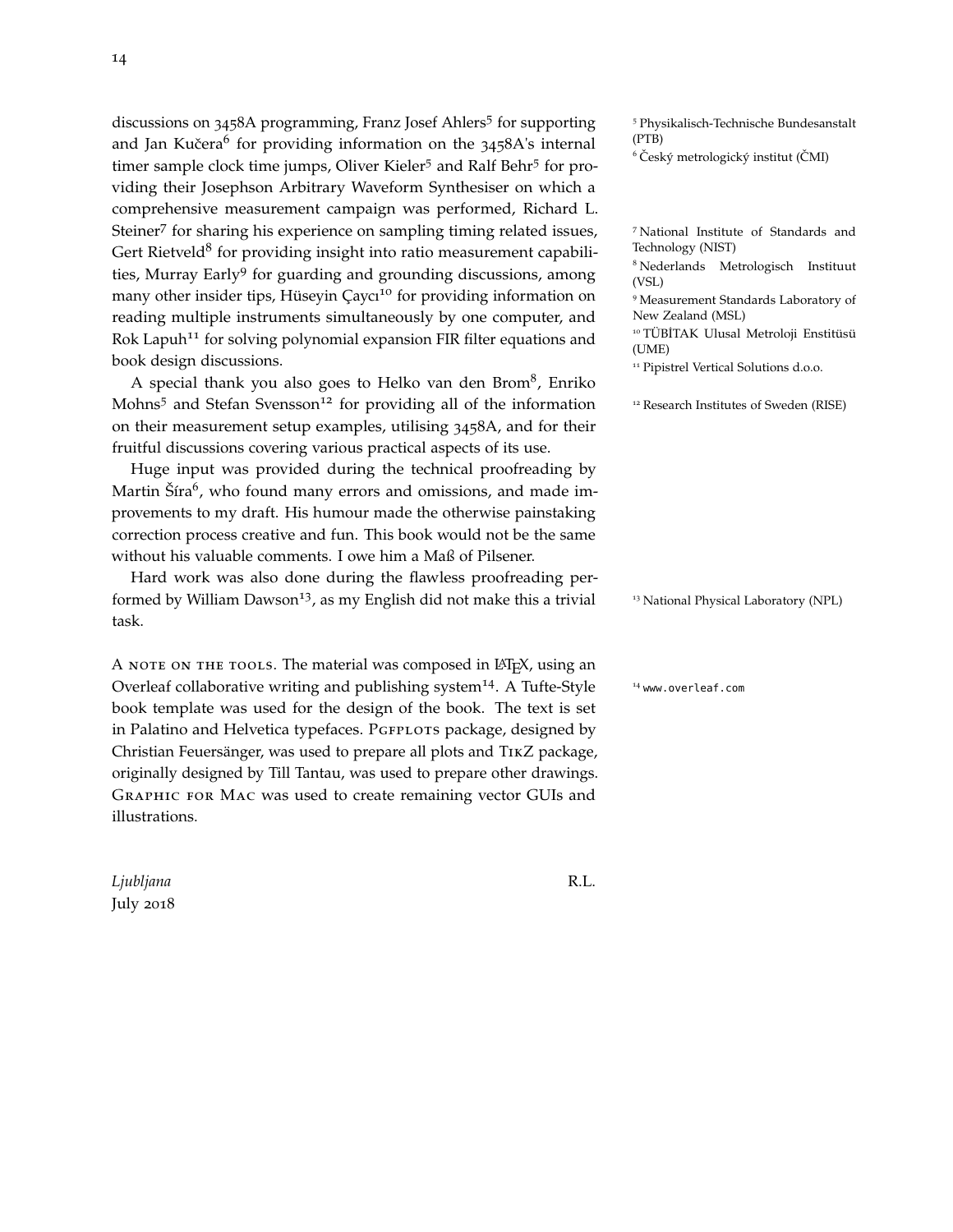#### *Introduction*

This book discusses the sampling capability<sup>15</sup> of an original  $3458A$ <sup>15</sup> Other instrument capabilities, while type digital multimeter, which was developed by the Hewlett-Packard company and put on the market in 1988. The 3458A was so successful that it survived the production ownership of Hewlett-Packard, Agilent Technologies, since 1999, and Keysight, since 2014, with only minor changes, that were likely due to the lack of certain components that were originally used in the thirty year old design. Remarkably, the 3458A is still in production and there are no competing digital multimeters on the market, at least not in the precision low frequency sampling domain.

As the goal of this book is to cover the actual sampling capabilities of the 3458A that can be straightforwardly used in practical applications, the majority of the measurements presented were performed by the author during the preparation of the material<sup>16</sup>. Four instruments were  $16$  The measurements obtained elsewhere used: two Hewlett-Packard 3458A, one Agilent Technologies 3458A, and one Keysight 3458A. All were used heavily for daily laboratory calibrations in SIQ but they were at the author's disposal during the rest of the day or during the weekends, often using TeamViewer remote access.

Specific conventions are used in the book to improve its readability:

• The GPIB commands used to program the 3458A are differentiated from other text, as they are surrounded by a rounded rectangle. For example, a 3458A GPIB command 'RESET' is written as [RESET]. The triggering hierarchy implemented in 3458A, with a variety of commands being involved, could be a challenge in the practical use of 3458A. This hierarchy and the correct event specification is crucial for successfully performing the correct sampling with 3458A and for that reason the commands defining trigger arming, trigger and sample related commands are additionally colour coded, like (TARM AUTO) being a trigger arm command, (TRIG AUTO) being a trigger command, and **NRDGS 10, TIMER** being a sample command. Specific GPIB bus commands, which are not 3458A commands, are given like SPOLL .

broad, interesting, and useful, are deliberately not covered in this book.

are clearly marked with a credit to their authors.



Independent quantity (unit)

Colours are used to denote the model, simulation, or measurement result. For measurement results marked by circles, the lines between them are simply visual connections and do not represent the measurement result.